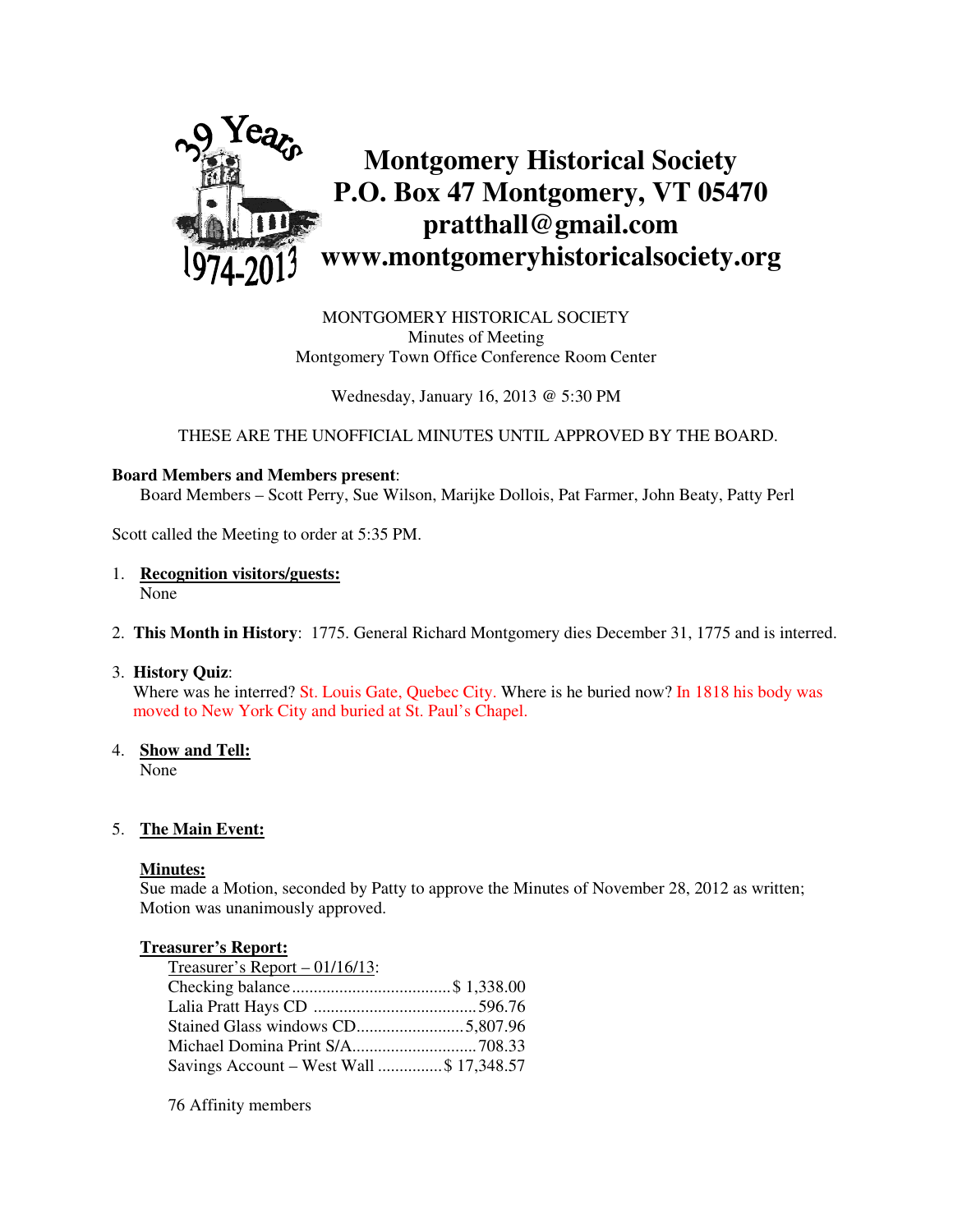- The Affinity Program will change after the 2013 distribution; the percentage of pay-out will be reduced and the basis of computation will be on a required minimum balance in accounts; it is not certain at this time if re-enrollment will be required.
- A commercial mortgage will be applied for at the time when the West Wall project will begin. The bank will not increase the Line of Credit from the current \$20,000.00.

Pat made a Motion, seconded by Scott to accept the Treasurer's report as written; Motion was unanimously approved.

## **Membership:**

Marijke reported 3 members have already renewed for a total of \$175.00.

- The year 2012 closed out as follows:
- 220 members
- total contributions \$11,485
- 11 new members
- 19 business partners

## **Old business:**

- A. Town History Book update Scott and Marijke have met to review Jo Anne's  $6<sup>th</sup>$  draft and will meet again on Friday to finish the preliminary editing. They will meet with Alan Schillhamer of Queen City Printers on Tuesday, January  $22<sup>nd</sup>$  to go over the requirements for printing.
- B. Annual Meeting date June  $28<sup>th</sup>$  at 6:00 PM. It was decided to ask Mr. Tortolano and his son to perform but for not more than 1 hour. Format of the Meeting is to be confirmed.
- C. 2013 Budget Review prepared by Sue and Scott the Board reviewed the budget and the following changes were made:
	- Line 73 amount increased to \$400.00
	- Lines 98 and 101 to be combined
	- It was decided to leave the Eastman Foundation Sponsorship under "Grants" as well as the TD Bank Affinity payment.

John made a Motion, seconded by Pat to accept the 2013 Budget as amended; Motion was unanimously approved.

- D. Pratt Hall work Stained Glass Windows evaluation/decos.
	- Mr. Ribbecke will come and evaluate the windows on Feb.  $4<sup>th</sup>$ . His cost will be \$300; if we hire him to do the work this amount will be applied to the final bill. A back-up date is Feb.  $11^{\text{th}}$ .
	- Scott removed the outside decorations.
- E. Regional Expo discussion took place on location and date, but no further action taken. The Grange is still the preferred location.
- F. Carols & Candles and Member Social Feedback C&C was very successful. John Beaty will contact Kathleen McClosky to see if the dancers could come back; a modest compensation of \$20/dancer was suggested. A tentative date was set for December  $22^{nd}$ .